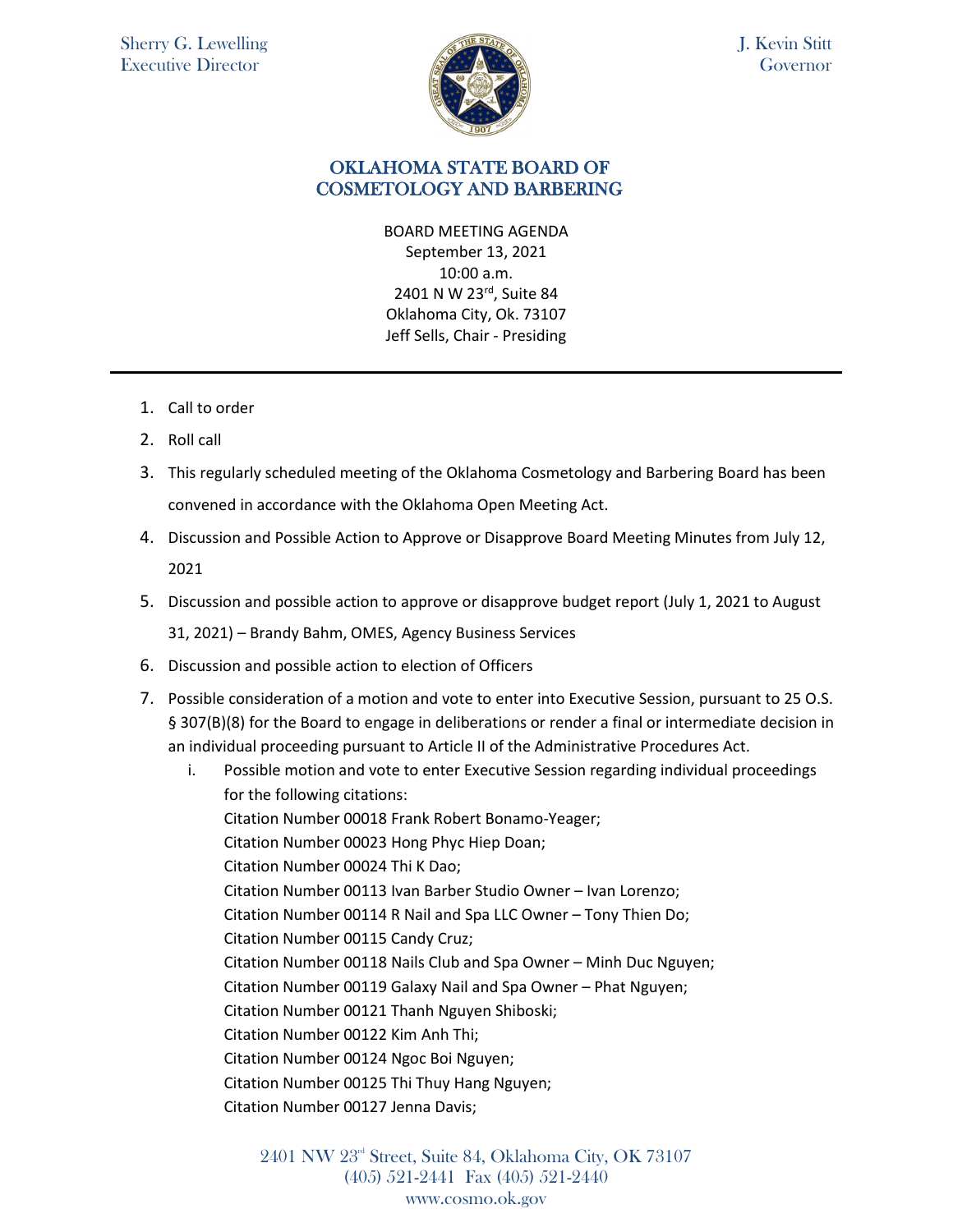

## OKLAHOMA STATE BOARD OF COSMETOLOGY AND BARBERING

Citation Number 00130 Tonika Owens

- ii. Possible motion and vote to return to Open Session.
- 8. Discussion and possible action regarding individual proceedings for citations as listed in 6(i), above, which may include matters discussed in Executive Session.
- 9. Director's report and possible discussion– Sherry G. Lewelling

Inspections

SB 850

- 10. Massage Therapy Report Laura Grisso
- 11. Reciprocity Committee Report Christy Mather & Jeff Sells
- 12. Discussion and possible action approving reciprocity committee recommendations for safety and sanitation testing.
- 13. Rules Committee Report Christie Luther

Discussion of disqualifying events

14. Discussion and possible action creating a threading license (EMERGENCY)

175:1-1-2 Definitions [MODIFY]

175:10-9-37 Examination for threading technician license [NEW]

175:10-9-55 Practices of cosmetology and barbering [MODIFY]

175:10-7-18 Disinfection precautions before and after each patron service

[MODIFY]

15. Discussion and possible action to approve or disapprove the establishment of regularly scheduled OSBCB meetings in 2022, every other month on the second Monday of the month at 10:00 am

> 2022 Dates Would be as follows: January 10<sup>th</sup> March 14<sup>th</sup> May 9th July 11<sup>th</sup> September 12<sup>th</sup>

> > 2401 NW 23rd Street, Suite 84, Oklahoma City, OK 73107 (405) 521-2441 Fax (405) 521-2440 www.cosmo.ok.gov